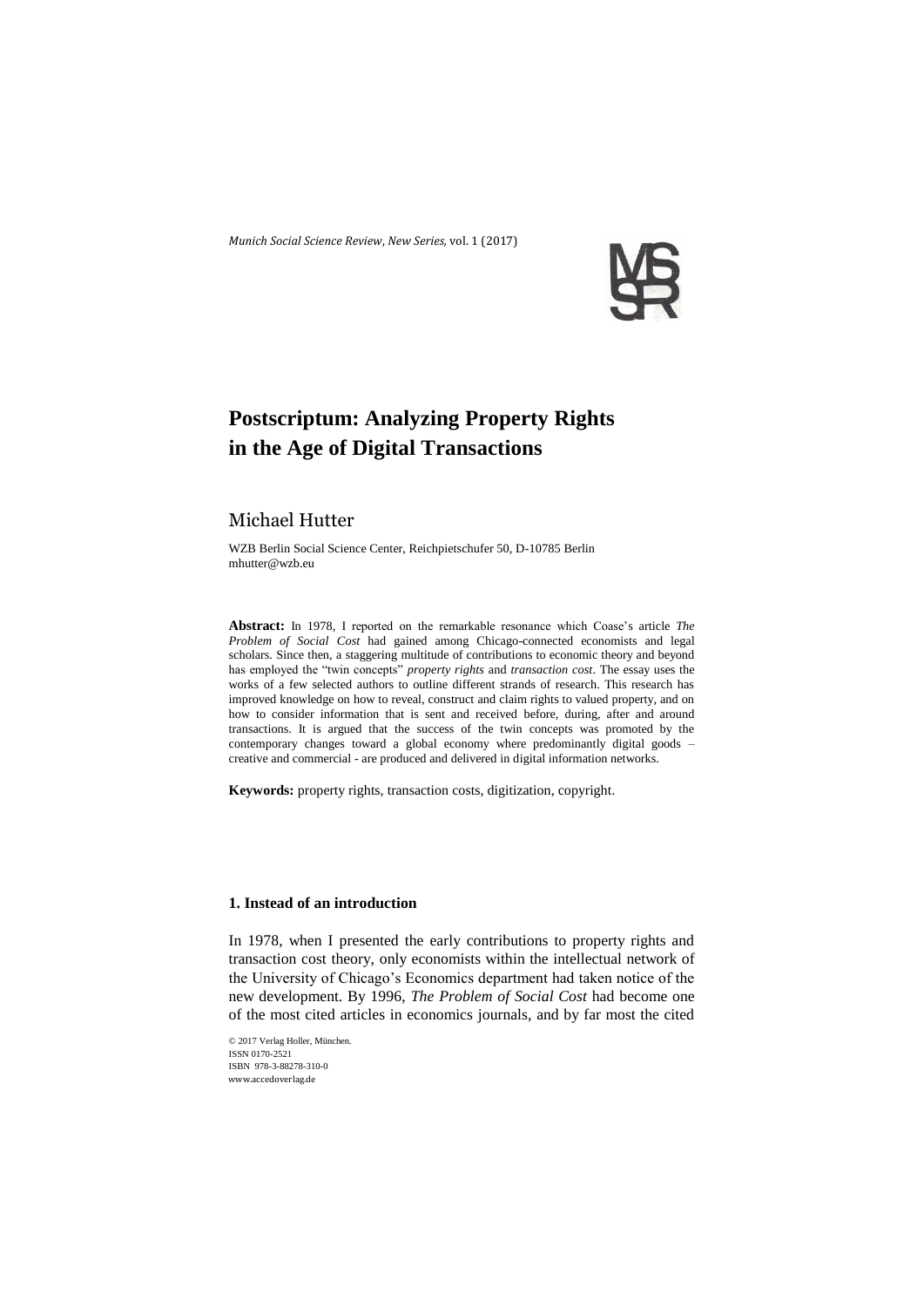article in law journals (Shapiro 1996). In 1991, Ronald Coase was awarded the Alfred Nobel Memorial Prize of the Swedish Central Bank. Since then, the count of citations has decreased, but only for a reason predicted by Coase: "…at the stage when the influence of my article may be said to be most profound, the study of citations will cease to reveal it" (Coase 1996: 812).

As I argued in 1978, the Coasean argument frames transactions as "problems of a reciprocal nature" (Coase 1960: 2), where actors behave "like players in a game without a referee" (Hutter 1978: 63). By trading, the parties modify the existing wealth distribution "not of physical entities but rights to perform certain actions" (Coase 1996: 810). The cost involved in trading such rights are positive, and often prohibitive. This argument had been narrowed to the "Coase Theorem" by George Stigler: If the cost of transaction is zero, market participants will "organize" their transactions efficiently (Medema 2011). But already within the early Chicago School tradition, Demsetz and Alchian had insisted on the relevance of positive transaction cost. The role of transaction cost found an even wider interpretation in the legal discourse, where it "reshaped forever the landscape of legal theory" (Posner and Parisi 2013: ix). It has been employed as a defense for the "robustness of markets" (Posner 1993), and as a basis for making the "cheapest transaction cost avoider" a standard figure of legal reasoning (Calabresi 1970).

Since the count of citations per year does not reveal the contemporary impact anymore, I will try to detect at least segments of that influence in recent discourses. In short vignettes, based on the work of a few selected authors, I will try to outline that influence. The vignettes can only serve as spotlights for the much broader discourses. I have grouped them into two sections. Those in the first section deal with major attempts to detect or define relevant *property rights*; those in the second section deal with major consequences of taking *transaction cost* seriously. Of course, the distinction is only a difference in emphasis, since property rights and transaction cost are two sides of the same methodological coin – they are a *Begriffspaar,* "twin concepts" (Hutter 1989:18).

I find it noteworthy that these theoretical contributions were written at the time and in the context of a major techno-social development: the introduction and diffusion of digital communication and information networks, the subsequent ruptures in the industrial organization of the information and communication sector and the accompanying shifts in consumer behavior. Coase's initial case, from which the entire argument sprang, involved the allocation of rights to broadcasting frequencies through the FCC in the 1950's. More recent cases involve software programs (Benkler 2002) or crowdfunding pledges (Strausz 2017). I will keep the digital dimension of property rights and transaction cost in focus.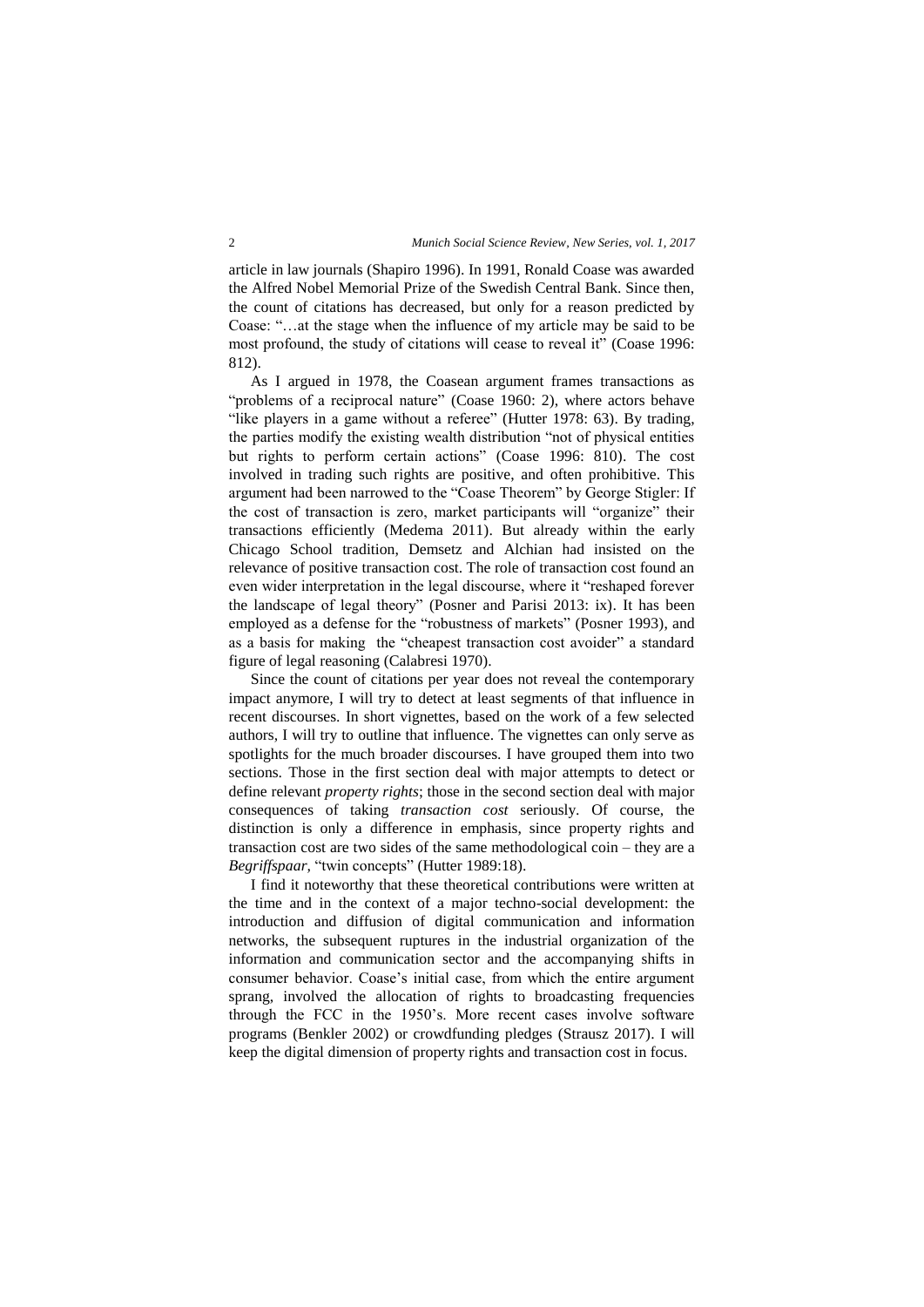## **2. Revealing, constructing and claiming rights**

### **2.1 Revealing rights**

In order to recognize the rules that determine the kinds of rights that are eventually traded, a theoretical structure is needed that reveals their existence. The work of Douglass North was fundamental in building such a structure. North was trained at the Chicago School, but his research in economic history led to a wider perspective that included politics, religion and society as a whole. He demonstrated the effect of cultural institutions in a study that offered them as explanation for the "rise of the Western world" (North and Thomas 1973), and he expanded the argument into a general theory by 1990 (North 1990). In 1993, he was (co-) awarded the Alfred Nobel Memorial Prize of the Swedish Central Bank. In his acceptance speed, he condensed essential steps of his argument: "Efficient markets are created in the real world when competition is strong enough via arbitrage and efficient information feedback to approximate the Coase zero transaction cost conditions (p. 360) … most societies throughout history got "stuck" in an institutional matrix that did not evolve into the impersonal exchange essential to capturing the productivity gains that came from the specialization and division of labor (p. 364) … It is adaptive rather than allocative efficiency which is the key to long-run growth. Successful political/economic systems have evolved flexible institutional structures that can survive the shocks and changes that are a part of successful evolution. But these systems have been a product of long gestation. We do not know how to create adaptive efficiency in the short run" (North 1994: 367).

## **2.2 Constructing rights**

20 years later, Gary Libecap looked back at a large number of attempts to construct "adaptive efficiency in the short run." Conflicting property rights are a standard feature in exploiting natural resources, like water, fish, pollution or crude oil. The "transaction cost approach," as it was called by then, has been employed to assign property rights to the competing parties. Such constructions often involve several countries: "Property rights are supplied by international agreements that specify resource access and use, assign costs and benefits including outlining the size and duration of compensating transfer payments, and determining who will pay and who will receive them" (Libecap 2014: 424). In his survey article, Libecap discusses factors that impede efficient assignments, like scientific uncertainty or asymmetric information. He does not, however, include the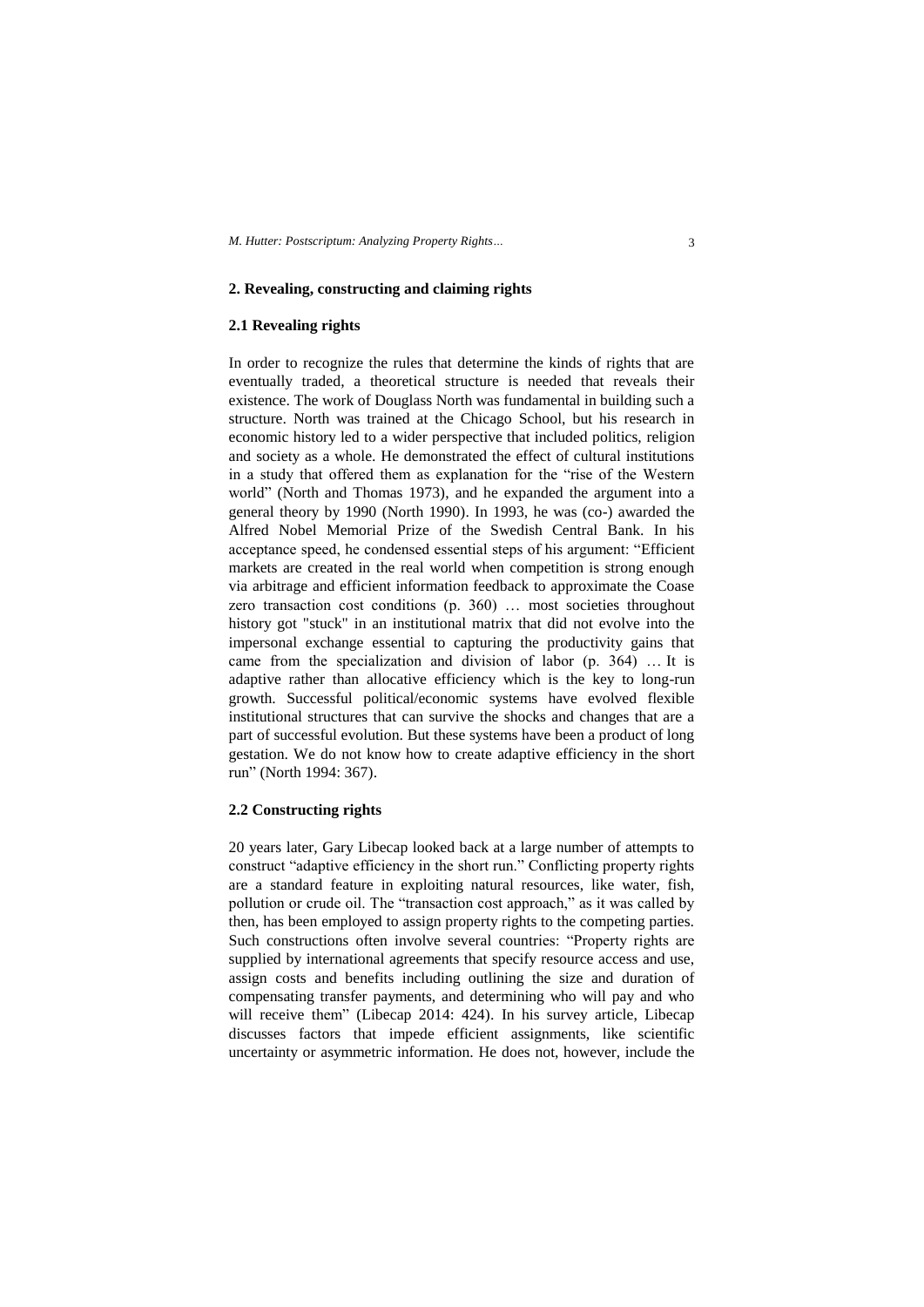new practice of "gaming:" once the rules of constructing artificial markets for property rights are known, the parties have an incentive to distort information and to influence decision-makers, particularly in their assignment of initial rights. Such activities have led to the failure of emission rights markets, because the volume of assigned rights was so large that trading became superfluous (Dietz et al. 2003: 1909).

A theory that authorizes actual interventions into the real economic process encounters a wicked epistemological problem: the rules for private negotiation are derived from rational evaluation, and are therefore considered superior to political policy tools like taxes or prohibitions. But it remains unexplored how the rule changes are carried out. I have tried to reconstruct historical cases of the intricate process through which pharmaceutical companies were able to change the logic of assigning patent rights to inventions in their favor (Hutter 1986, 1989). The results show a complex network of commercial, political and juridical "players" who were able to operate with two or even three diverse logical codes, and who were capable of talking the relevant court and its judges into "retelling the story with a new emphasis" (Hutter 1986:122).

An alternative logical code is also addressed in a recent re-appraisal of Coase's original argument concerning FCC broadcasting licenses (Moss and Fein 2003). At the time of debate, lawmakers were not primarily interested in efficiency goals, but in keeping the most potent instrument of public information outside of concentrated control. Restrictions of tradability, as they were written into the Radio Act of 1927 and its subsequent modifications, were justifiable in this political logic. Concerns about the monopolized access to channels of public opinion have grown since the days when radio broadcast waves were the only technology to modulate the electromagnetic field. Today, there are innumerable digital communication channels, and all of them depend on political action and juridical decision (Pohle et al. 2016).

#### **2.3 Claiming rights**

Digital communication has not only multiplied and transformed information channels. It has also multiplied and transformed the production of creative content. Legal forms of protection for rights to the use of an invention, or a work of fiction have been developed for centuries. The earliest claims were those of print-makers to the sale of their works. In the course of the  $19<sup>th</sup>$  century, the moral rights of authors to reproductions of their works gained institutional form in continental Europe, while fully tradable copyrights were instituted in Anglo-American Law. Today, a range of legal constructs protect rights to the reproduction of artistic creations. Copyrights are intended to encourage the creator to go on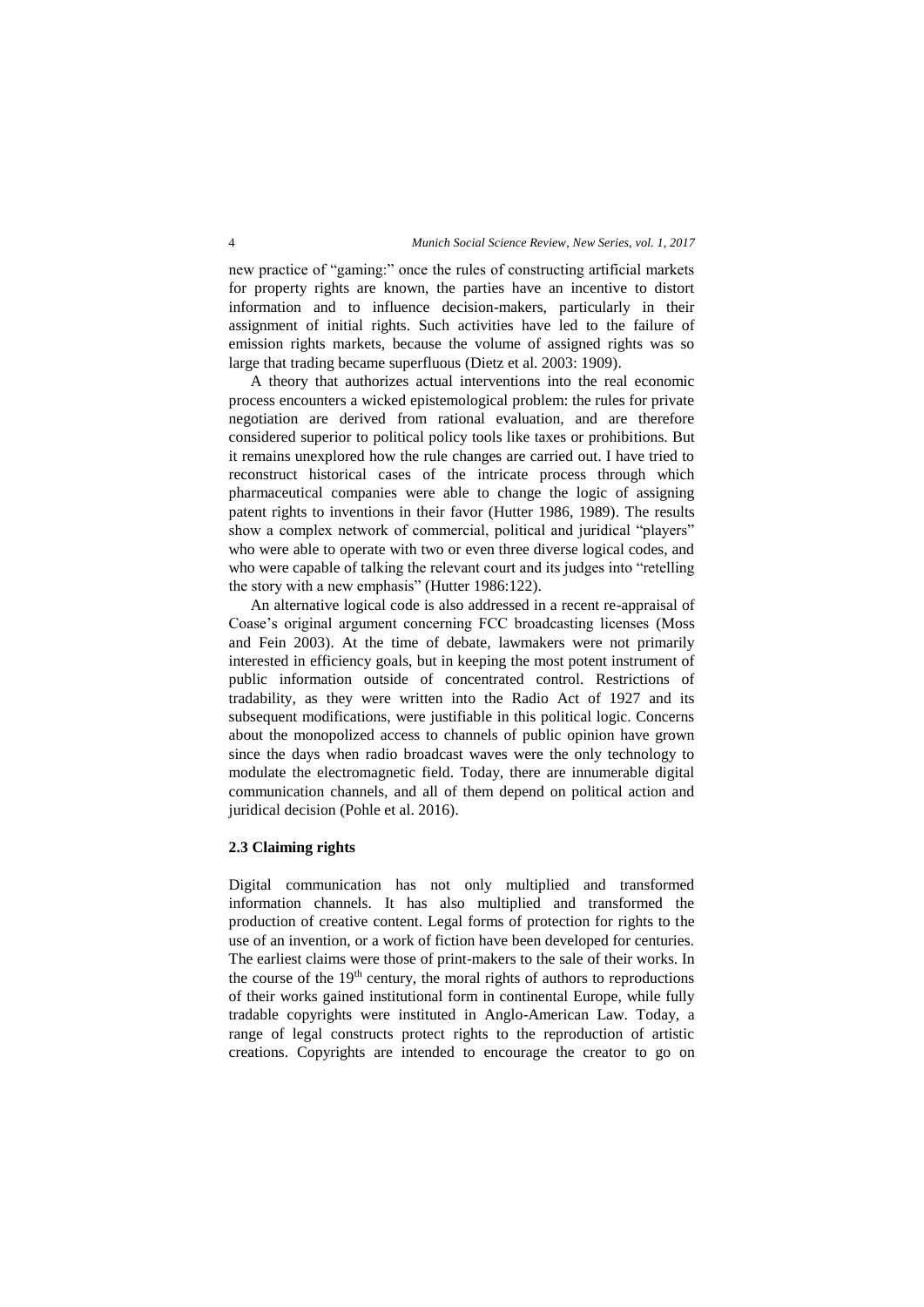#### *M. Hutter: Postscriptum: Analyzing Property Rights…* 5

creating new works. They grant temporary monopoly, because the value of private incentives is weighed against the public good properties of using and enjoying intellectual works. The length of the term, however, is subject to sustained struggle among interested players. "Intellectual property" is the term that has been chosen to suggest a similarity to territorial property rights. But works that consist only of signs do not have the material uniqueness that characterizes land, objects or even service relations. Signworks consist of messages, and they can be copied endlessly, without material restrictions. Moreover, signs can be used as resources for later signworks, as in the culture of "sampling" the soundtracks of inspiring artists. Works are continued in fragments and modifications, and they are transformed into other media of representation. Single authorship for digital works is therefore even harder to claim than it was for analog works.

Such shared production requires legal constraints of a type that is more flexible than traditional exclusive property rights. Again, the Coasean argument has been used as a logical foundation: As a recent survey article states, it "has set the agenda for economists to discuss copyright in terms of a property rights approach that sets the establishment of property rights as the ideal and, as its flip side, the minimisation of transaction costs. ... Although copyright is a form of state intervention, its merit is that having established property rights where they otherwise would not exist, the market can be left to work" (Towse et al. 2008: 5-6). The literature is extensive, yet the authors observe: "Equity matters, which would include the distribution of royalties and of the costs of what we can call the copyright system – who pays for the costs of administration and of monitoring and protection (including court proceedings, tribunals and suchlike) – also the sharing of royalties and other revenues, such as remuneration schemes between authors, publishers performers and other claimants, have been largely ignored" (Towse et al., 2008: 2015).

#### **3. Transactions and their 'cost'—before, during, after and around**

Transactions are shared events, with at least two players. The players make efforts to make these events happen. Given some value scale, these efforts can be counted as a "cost." The effort can be material, as in the cost of transportation. But Coase's discovery, already proclaimed in his 1937 article on *The Nature of the Firm*, concerns the information cost connected to the transfer of rights. Based on the work of numerous authors, these information costs were commonly distinguished along the three phases of transaction: search cost, in order to find future transaction partners; negotiation cost, during the process of mutually agreeing to an exchange contract; control cost, in order to monitor or "police" the execution after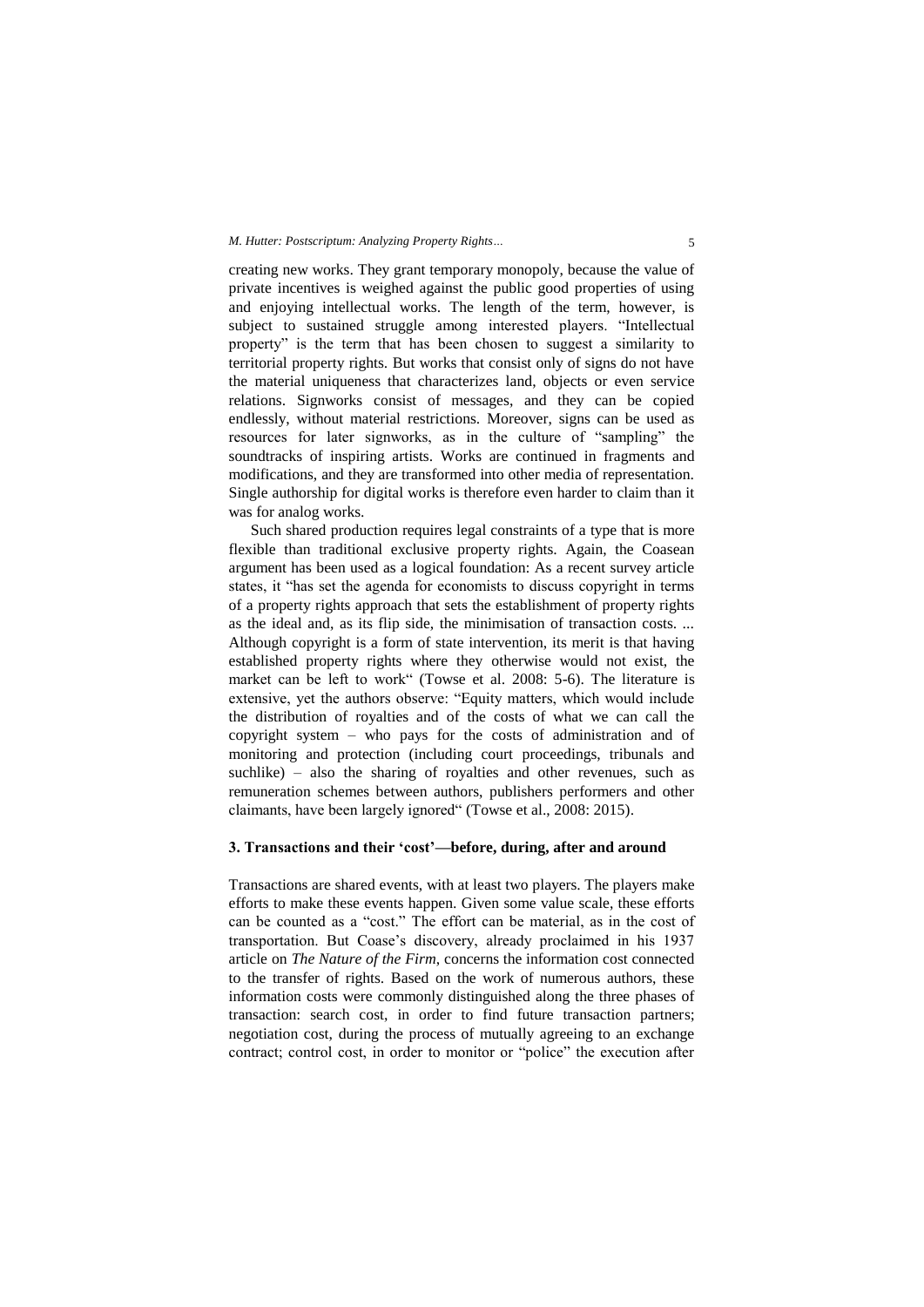the transaction. Out of each of these categories, a multitude of theoretical developments in economic research has grown, supported by empirical results that are increasingly gained from markets for digital goods.

#### **3.1 Search cost**

When buyers have incomplete information about available options, they will spend money and effort on gaining additional knowledge. Digital technology has revolutionized the access to relevant information. Search engines provide complex algorithms to find information about availability, qualities, and prices. Market platforms make it easy to identify sellers, and to enter into exchange or service contracts with them. As a consequence, search behavior among consumers has changed drastically. At the same time, sellers of goods and services have an interest in gathering information about their audience. Digital data-mining makes it possible to generate meta-data of past transactions, which are then used to predict future consumer behavior. In addition, sellers want to provide information, particularly if their products are new and therefore unknown to prospective buyers. Consequently, sellers invest in advertising activities. Advertising channels have expanded their reach from outdoor posters to television and to smartphone screens, their payments are today the major source of income for free-access platforms of social media communication.

"Incompleteness" of information about future states seems to be the central cause of the search cost incurred. The parties, sellers as well as buyers, seek and signal information. At this point, transaction cost theory connects with the literature on "asymmetric information" – a way of saying that everyone knows something different. When types of qualities ("adverse selection") or future situations ("moral hazard") are unobservable, it pays for sellers to invest in signals of reputation, trust and fitness. The strand of economic theory which introduced the keywords just quoted deals with the endlessness of information by defining specific deviations from the standard assumption of commonly shared knowledge. Specific deviations are assigned a specific symbol and set of properties. Thus, they can be integrated into formal partial-equilibrium models (Stiglitz 2000).

## **3.2 Negotiation cost**

Negotiation amongst transaction parties is a costly process, for all of the participants. It is a process with a rather clear beginning and a very clear end. During this period, the terms of the contract are specified, contested and agreed upon: type and grade of commodity, length of validity, rights to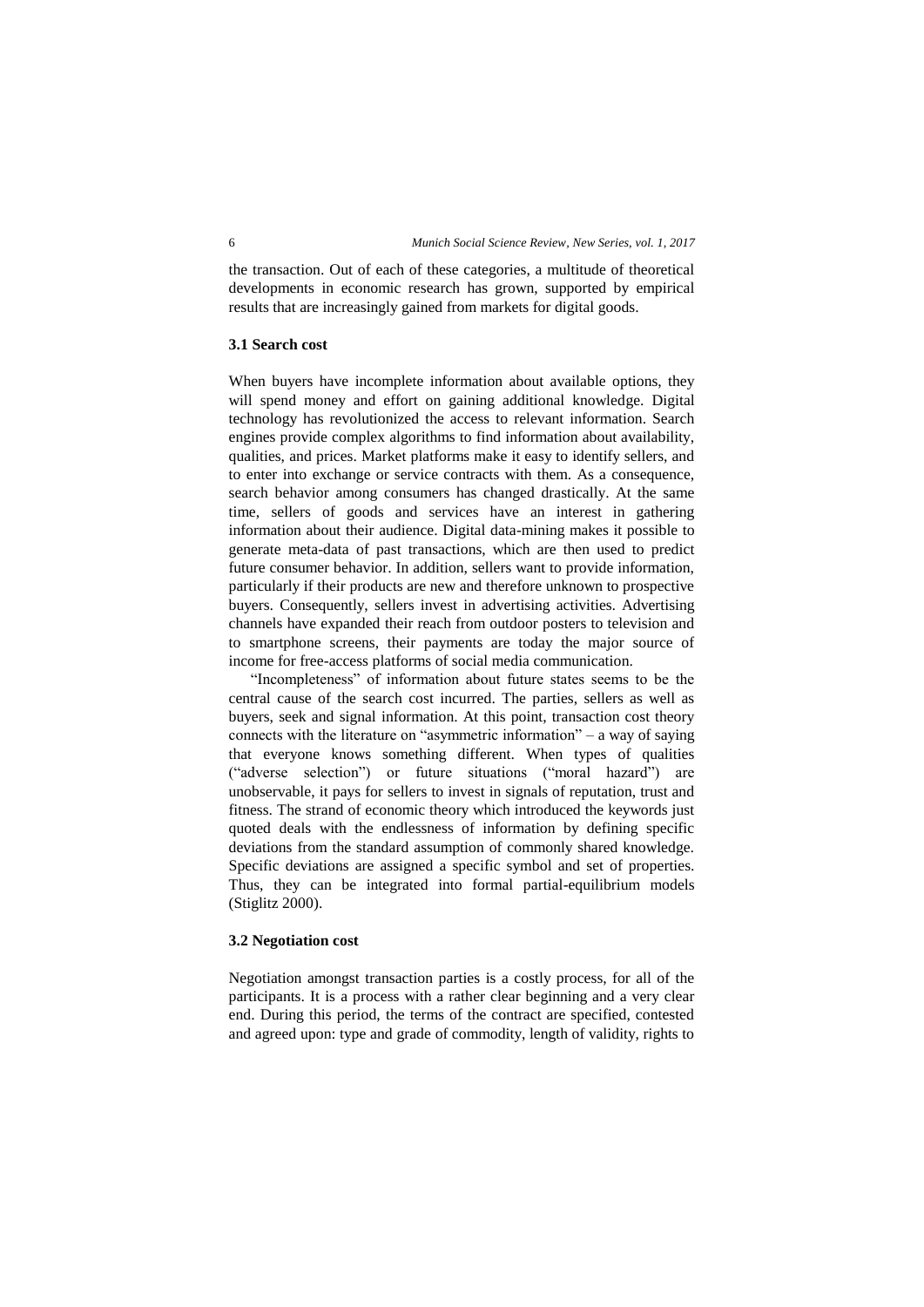#### *M. Hutter: Postscriptum: Analyzing Property Rights…* 7

access, price etc. One part of the literature deals with changes in transaction cost that lead to improvements for negotiation on markets.

Markets are based on different mechanisms to arrive at the sales price. In consumer markets, preset prices have become the rule. The mechanism of arriving at a price through auctions, although quite popular in earlier centuries, was limited in its extended application due to the requirement of bidders being present. Today, auctions have emerged as a favorite for markets where goods are thinly distributed, time-dependent, or singular in their composition (Karpik 2010; Smith 2007).

It has proved difficult for the sellers of digital goods to establish the kind of exclusivity of possession that gives commercial transactions their value. Institutions like patent and copyright laws provide a limited degree of protection for digital creations, but it remains unclear what is to be priced. Since copies do not have material value, there is no compelling reason to charge buyers for single product copies. Sellers have therefore introduced prices for bundles of services. Flat fees for access to files and networks for a stated time period are more adequate. Volume-related fees are also common: the shift of the point of sale from physical cashier to mobile smartphone enables micro-payments for the services received.

Since digital markets have to be designed and organized by specific providers, they can be designed in ways that make previously unattainable contracts possible. For example, Roland Strausz analyzed the role of crowdfunding platforms in enabling successful funding campaigns, despite the risk of fraudulent entrepreneurs: "Crowdfunding provides innovation in that, prior to the product's development, an entrepreneur contracts with consumers. Under aggregate demand uncertainty, this enables entrepreneurs to use crowdfunding as a tool to screen for valuable projects and thereby improve investment decisions" (Strausz 2017: 1462). The platform "coordinates the communication between participants and enforces the rules the mechanism specifies for the game" (p. 1445). By withholding information about the total amount of pledges to the entrepreneur, the mediating platform can lower the risk of fraud.

A second strand of literature, actually a sub-discipline in itself, deals with alternatives, or rather complements, to market contracts. Market processes consist of a flow of private contracts, but service and labor contracts are negotiated transactions as well. That has consequences for our understanding of organizations. Commercial enterprises, in particular, consist of a nexus of private contracts. These contracts contain an agreement about a hierarchy in decision-making for the period of the paid relationship. Why and when are internal firm contracts preferable to external market contracts? Oliver Williamson (another Nobel Memorial Prize winner) developed the Coasean argument into a theory of the firm, and other forms of governance (Williamson 2000). Williamson was first in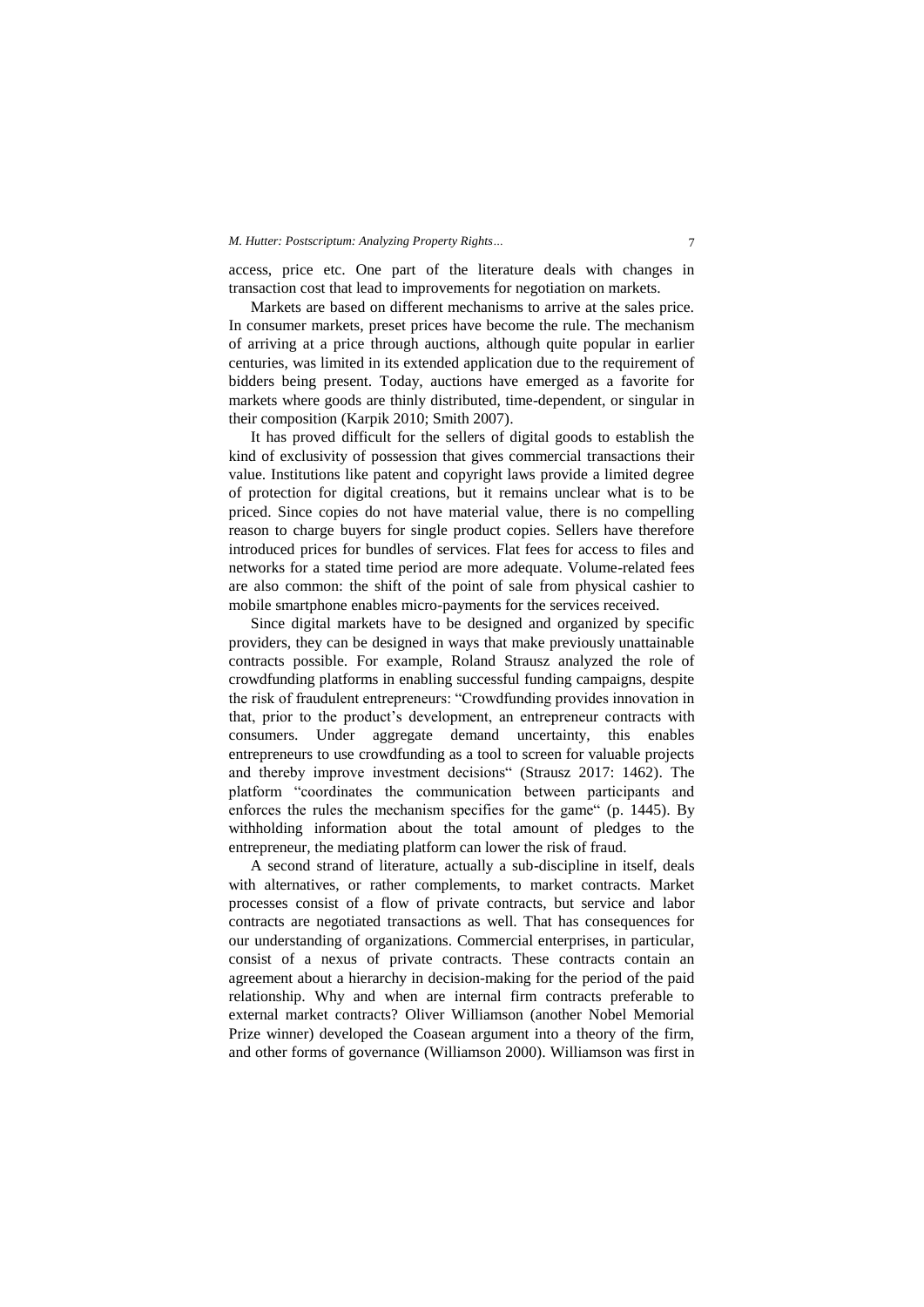rediscovering transactions as elementary units of economic analysis – after they had been "discovered" by the older institutionalist writers, especially John R. Commons. Transaction cost was the concept that gave Williamson a means to compare transactions on markets with transactions in firms. Wage contracts have lower transaction costs than purchases of labor services when particular "asset-specific" skills are needed, and when "opportunism" endangers long-term stability. In these cases, hierarchy is the cheaper, more effective way of organizing production and distribution (Williamson 1975). In most enterprises, "asset-specificity" refers to a particular set of shared knowledge and routines, and "opportunism" results from hidden action – a common cause of asymmetric information.

Williamson did not stop with the rules and constraints that make up organizations. By 1985, he had expanded his theory to all institutions in economic history (Williamson 1985). By the year 2000, he presented a full-scale theory to explain the emergence of all social institutions. Following North, he concentrates on "formal rules (constitutions, laws, property rights)". They are partly the result of unintended evolution, and partly the result of intentional design. Design instruments "include the executive, legislative, judicial, and bureaucratic functions of government." (Williamson, 2000, p. 598). In his theory, the state, the "legal system" and any other form of governance do not step aside after having set the property rules of the game, but continuously operate the "play of the game (contract)" (Williamson 2000: 599).

The interpretation of transactions as incomplete long-term contracts proved to be applicable to a range of contractual practices beyond the domain of organization and governance. Incompleteness is an inevitable outcome for contracts when the products or services delivered are only vaguely known at the point in time when the contract was sealed. Contingencies of all kinds might influence the results. In consequence, the parties find stipulations that attribute future risks and determine the extent of their liability. The film industry, as many other creative industries, is exemplary for their use of incomplete contracts between producers, investors, directors and actors (Caves 2000).

For digital products, Yochai Benkler has suggested a third type of organizing production, beyond market purchase and employment. He calls it "commons-based peer production." It applies in cases where "the object of production is information or culture, and where the physical capital necessary for that production – computers and communications capabilities – is widely distributed instead of concentrated." The advantage of peer production lies in its lower "information opportunity cost," and its ability to mine "large clusters of information resources" based on informal rules of collaboration etiquette: "Removing property and contract as the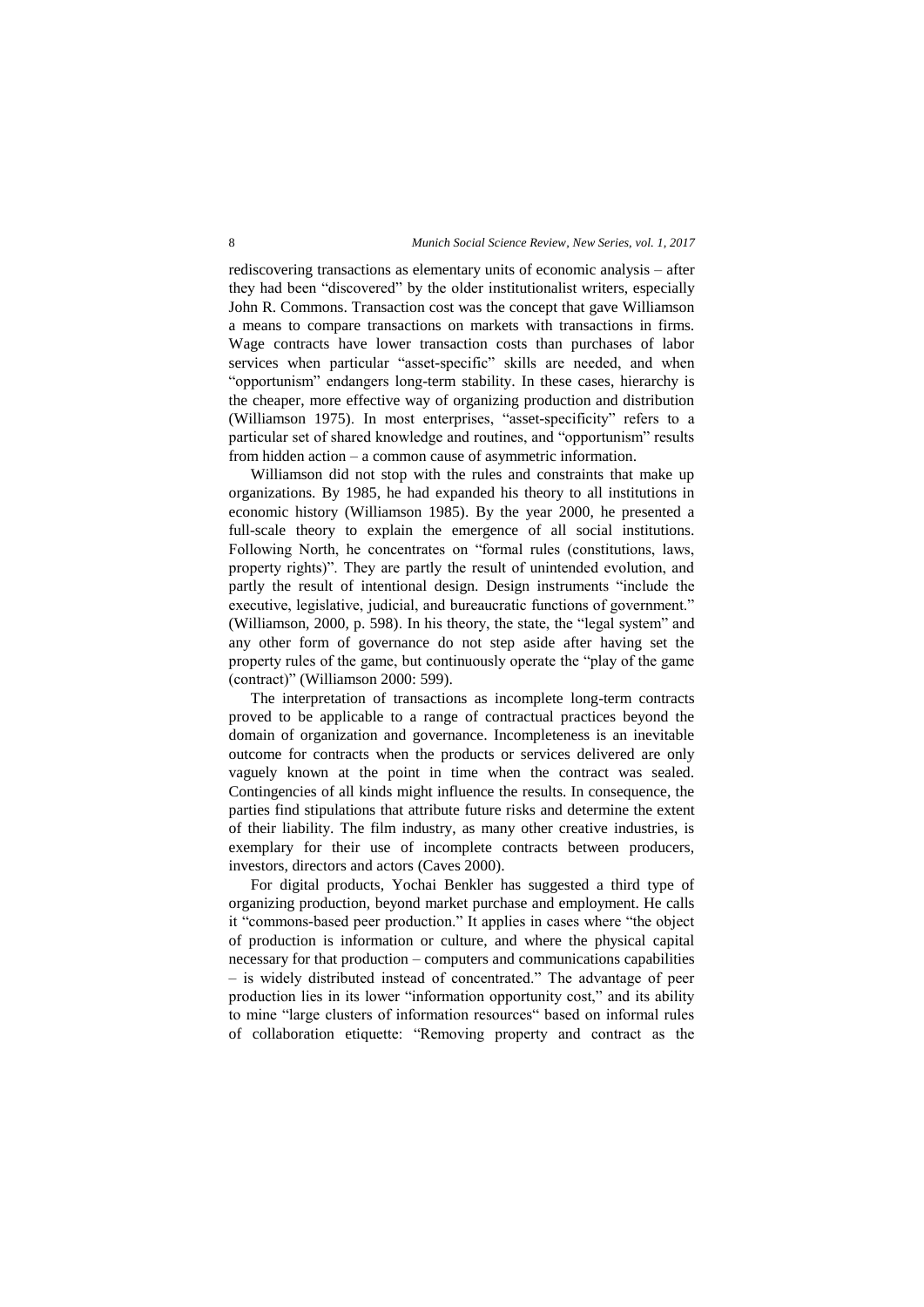organizing principles of collaboration substantially reduces transaction costs" (Benkler 2002: 2006). This applies to scientific publishing.

#### **3.3 Control cost**

Few transactions consist in a simple transfer of objects from seller to buyer, and a simultaneous transfer of money from buyer to seller. Rights are often granted for a limited period of time, for limited uses. Even if the transfer is quick, liability for eventual damage might hold for years. In Coase's original case, farmers had to find out whether ranchers did indeed keep their cattle from their farmland. Monitoring is a form of control, a practice of gathering information about the quality of contract execution. Monitoring cost have also been detected within organizations, they are at the heart of agency theory. But when Demsetz spoke of "police cost" in 1966, he captured the even larger magnitude of the item: the process of private contracting is accompanied by state agencies that not only monitor interactions and communications of persons on their territory, but are also given the power to enforce constitutional rights and private contracts through sanctions.

Control cost are, to a large degree, public expenditure. Both the information gathered and the level of security desired are public goods. They are therefore more effectively provided by collective organization. Observation shifts from the individual to the systemic level. On the systemic level, we do not only observe political and legal action, but also financial action. The monetary system has its own way of keeping the economy under control.

The term "transaction cost" does not originate with Coase, he did not use it before 1974. Much earlier, it had gained the meaning of "brokerage fee" in financial markets, and subsequently in general-equilibrium models that include money (Klaes 2000). The cost of running the monetary system is to be taken into account when taking stock of control cost, because only money scales provide effective ways to compare prices, and to compare all kinds of cost, from search cost to control cost. Brokering, as it is common in finance markets, differs from direct private negotiation. It creates some form of trust between the partners and thus shapes their expectations about the time after the negotiation. Without that trust, the transaction would not happen. Trust achieves objective shape in the forms of money. Coins were founded on a common belief in the value of gold, and the authority of totemic symbols embossed; today, the trust in money currencies is stabilized by two-tier banking networks that are, in turn, connected into a global financial markets (Hutter 1993, 1999).

The cost of running the global monetary system refers to a specific, "systemic way" of keeping transactions under control. It is a kind of cost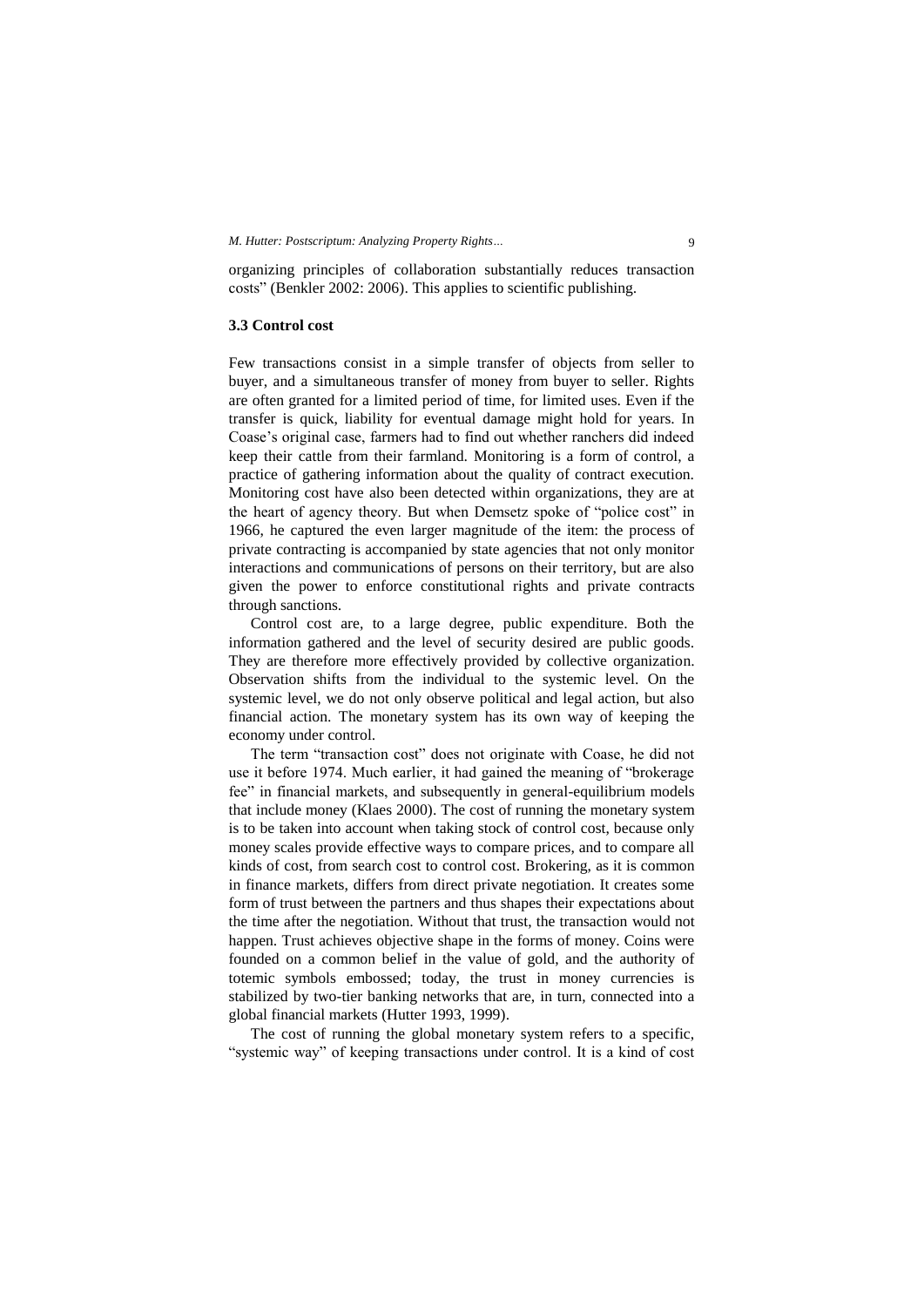that is incurred in activities around transactions. A study of the system's evolution and design falls outside the scope of neoclassical price theory. But actors are confronted with this kind of communication, with a condition of fragmentary knowledge that has been ignored in older, simpler versions of theory. I have tried to gain an understanding of the subtle, often unconscious processes that make entire populations of traders gain confidence in symbols for abstract degrees of value. Allegories of protection and prosperity on British coins and notes, for example, have been maintained for more than three centuries, despite numerous stylistic alterations (Hutter 2007).

#### **4. From survey to forecast**

In 1989, I had predicted that the "twin concepts" – property rights and transaction cost – would survive the first phase, when their use violated established rules of theory-making in economics, and that there would be a second phase when the "use of terms undergoes a qualitative change, and the new concepts become the basic framework of theory" (Hutter, 1989:19). The new basic framework seems indeed to have formed. As the spotlights demonstrated, there is now an entire literature that treats economic goods as collections of use rights, defined and enforced by a third public party, and that finds ways to express differences in knowledge held by transaction partners. The new framework has an enlarged scope; it contains the old framework as the special case of goods that gain their value only from individual preferences, traded on markets with complete information and exclusive use rights. The future economy, well recognizable now already, is driven by digital communication goods, designed for play or for commercial ends. They are transacted under some kind of license regime, and delivered as electronic copies on information networks, using electronic kinds of value storage. Equipped with the new tools, economists and other social scientists might be able to capture crucial features of such processes in their models and accounts.

## **References**

- Benkler, Y. (2002), Coase's Penguin, or, Linux and The Nature of the Firm. *Yale Law Journal, 112*, 1-73.
- Benkler, Y. (2006). *The Wealth of Networks: How Social Production Transforms Markets and Freedom.* New Haven: Yale University Press.
- Calabresi, G. (1970). *The Costs of Accidents. A Legal and Economic Analysis*. New Haven: Yale University Press.
- Caves, R. E. (2000). *Creative Industries. Contracts between Art and Commerce*. Cambridge: Harvard University Press.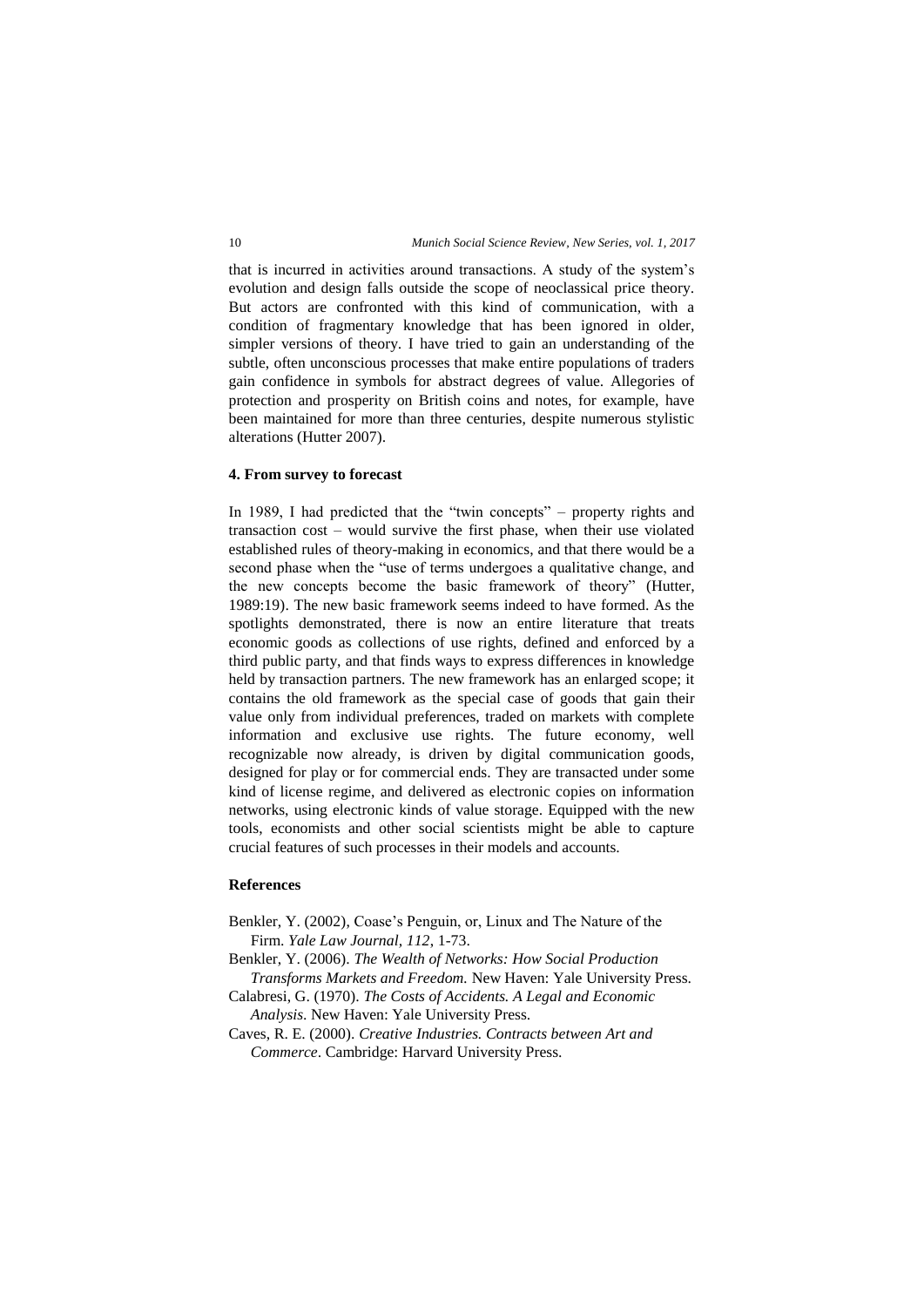*M. Hutter: Postscriptum: Analyzing Property Rights…* 11

- Coase, R. H. (1960). The Problem of Social Cost. *Journal of Law and Economics, 3*, 1-44.
- Coase, R. H. (1996). The Problem of Social Cost: The Citations. *Chicago-Kent Law Review, 71*, 809-812.
- Dietz, T., Ostrom, E., & Stern, P. C. (2003). The Struggle to Govern the Commons. *Science, 302*(5652), 1907-1912.
- Hutter, M. (1978). From Pigovian Analysis to Property Rights Theory. *Munich Social Science Review*, 61-71.
- Hutter, M. (1986). Transaction Cost and Communication. A Theory of Institutional Change, Applied to the Case of Patent Law. In G. Skogh & J.-M. G. v. d. Schulenburg (Eds.), *Law and Economics and the Economics of Regulation* (pp. 113-132). Dordrecht: North-Holland.

Hutter, M. (1989). *Die Produktion von Recht. Eine selbstreferentielle Theorie der Wirtschaft, und der Fall des Arzneimittelpatentrechts*. Tübingen: Mohr/Siebeck.

- Hutter, M. (1993). The Emergence of Bank Notes in 17th Century England. A Case Study for a Communication Theory of Evolutionary Economic Change. *Sociologia Internationalis, 31*, 23-39.
- Hutter, M. (1999). The Early Form of Money. In D. Baecker (Ed.), *Problems of Form* (pp. 107-120). Stanford: Stanford University Press.
- Hutter, M. (2007). Visual Credit. The Britannia Vignette on the Notes of the Bank of England. In F. Cox & H.-W. Schmidt-Hannisa (Eds.), *Money and Culture* (pp. 15-36). München: Peter Lang.
- Karpik, L. (2010). *Valuing the unique : the economics of singularities*. Princeton: Princeton University Press.
- Klaes, M. (2000). The History of the Concept of Transaction Costs: Neglected Aspects. *Journal of the History of Economic Thought, 22*, 191-216.
- Libecap, G. (2014). Addressing Global Environmental Externalities: Transaction Costs Considerations. *Journal of Economic Literature, 52*, 424-479.
- Medema, S. G. (2011). HES Presidential adress: The Coase Theorem. Lessons for the study of the history of economic thought *Journal of the History of Economic Thought, 33*, 1-18.
- Moss, D., & Fein, M. (2003). Radio Regulation Revisited: Coase, the FCC, and the Public Interest. *The Journal of Policy History, 15*, 389- 416.
- North, D. C. (1990). *Institutions, Institutional Change and Economic Performance*. New York: Cambridge University Press.
- North, D. C. (1994). Economic performance through time. *The American economic review, 84*, 359-368.
- North, D. C., & Thomas, R. P. (1973). *The Rise of the Western World: A New Economic History*. Cambridge: Cambridge University Press.